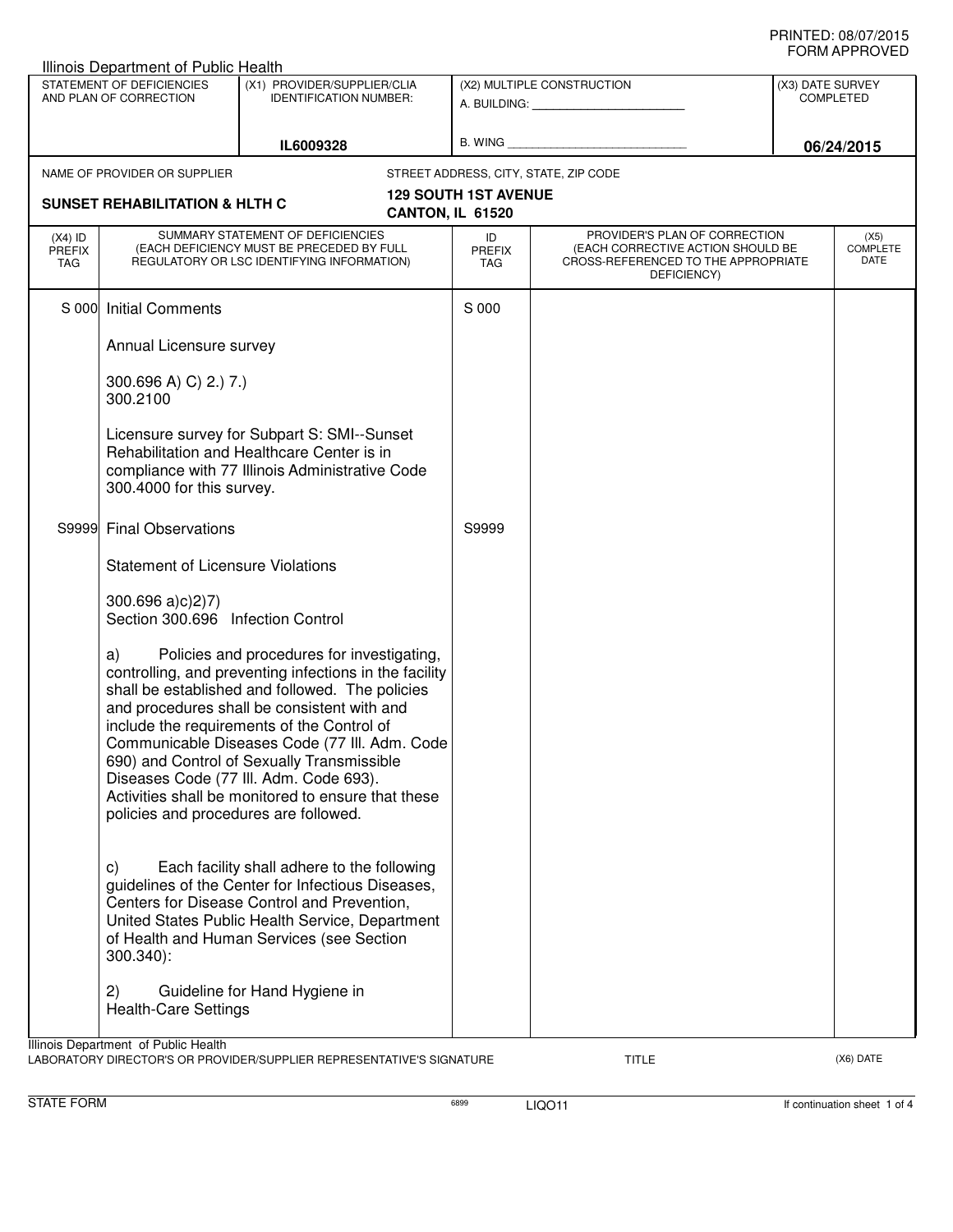|                                                     | Illinois Department of Public Health                              |                                                                                                                                                                                                                                                                                                                                                                                                                                                                                                                                                                                                                                                                                                                                                                                                                              |                                                                                                                                                         |                                                                                                                          |                                                    |                                        |
|-----------------------------------------------------|-------------------------------------------------------------------|------------------------------------------------------------------------------------------------------------------------------------------------------------------------------------------------------------------------------------------------------------------------------------------------------------------------------------------------------------------------------------------------------------------------------------------------------------------------------------------------------------------------------------------------------------------------------------------------------------------------------------------------------------------------------------------------------------------------------------------------------------------------------------------------------------------------------|---------------------------------------------------------------------------------------------------------------------------------------------------------|--------------------------------------------------------------------------------------------------------------------------|----------------------------------------------------|----------------------------------------|
| STATEMENT OF DEFICIENCIES<br>AND PLAN OF CORRECTION |                                                                   | (X1) PROVIDER/SUPPLIER/CLIA<br><b>IDENTIFICATION NUMBER:</b>                                                                                                                                                                                                                                                                                                                                                                                                                                                                                                                                                                                                                                                                                                                                                                 | (X2) MULTIPLE CONSTRUCTION<br>A. BUILDING: A SALE AND THE SALE AND THE SALE AND THE SALE AND THE SALE AND THE SALE AND THE SALE AND THE SALE<br>B. WING |                                                                                                                          | (X3) DATE SURVEY<br><b>COMPLETED</b><br>06/24/2015 |                                        |
|                                                     |                                                                   | IL6009328                                                                                                                                                                                                                                                                                                                                                                                                                                                                                                                                                                                                                                                                                                                                                                                                                    |                                                                                                                                                         |                                                                                                                          |                                                    |                                        |
|                                                     | NAME OF PROVIDER OR SUPPLIER                                      |                                                                                                                                                                                                                                                                                                                                                                                                                                                                                                                                                                                                                                                                                                                                                                                                                              |                                                                                                                                                         | STREET ADDRESS, CITY, STATE, ZIP CODE                                                                                    |                                                    |                                        |
|                                                     | <b>SUNSET REHABILITATION &amp; HLTH C</b>                         |                                                                                                                                                                                                                                                                                                                                                                                                                                                                                                                                                                                                                                                                                                                                                                                                                              | <b>129 SOUTH 1ST AVENUE</b>                                                                                                                             |                                                                                                                          |                                                    |                                        |
|                                                     |                                                                   |                                                                                                                                                                                                                                                                                                                                                                                                                                                                                                                                                                                                                                                                                                                                                                                                                              | CANTON, IL 61520                                                                                                                                        |                                                                                                                          |                                                    |                                        |
| $(X4)$ ID<br><b>PREFIX</b><br>TAG                   |                                                                   | SUMMARY STATEMENT OF DEFICIENCIES<br>(EACH DEFICIENCY MUST BE PRECEDED BY FULL<br>REGULATORY OR LSC IDENTIFYING INFORMATION)                                                                                                                                                                                                                                                                                                                                                                                                                                                                                                                                                                                                                                                                                                 | ID<br><b>PREFIX</b><br><b>TAG</b>                                                                                                                       | PROVIDER'S PLAN OF CORRECTION<br>(EACH CORRECTIVE ACTION SHOULD BE<br>CROSS-REFERENCED TO THE APPROPRIATE<br>DEFICIENCY) |                                                    | (X5)<br><b>COMPLETE</b><br><b>DATE</b> |
| S9999                                               | Continued From page 1                                             |                                                                                                                                                                                                                                                                                                                                                                                                                                                                                                                                                                                                                                                                                                                                                                                                                              | S9999                                                                                                                                                   |                                                                                                                          |                                                    |                                        |
|                                                     | Guideline for Infection Control in Health<br>7)<br>Care Personnel |                                                                                                                                                                                                                                                                                                                                                                                                                                                                                                                                                                                                                                                                                                                                                                                                                              |                                                                                                                                                         |                                                                                                                          |                                                    |                                        |
|                                                     | This REQUIREMENT is not met as evidenced by:                      |                                                                                                                                                                                                                                                                                                                                                                                                                                                                                                                                                                                                                                                                                                                                                                                                                              |                                                                                                                                                         |                                                                                                                          |                                                    |                                        |
|                                                     | and bladder in a sample of seven.                                 | Based on observation, record review and<br>interview, the facility failed to follow their policy on<br>hand washing during perineal care for one of four<br>residents (R2) requiring assistance with bowel                                                                                                                                                                                                                                                                                                                                                                                                                                                                                                                                                                                                                   |                                                                                                                                                         |                                                                                                                          |                                                    |                                        |
|                                                     |                                                                   | The facility policy titled "Handwashing ", revised<br>12/08, includes the following: Policy: All staff will<br>wash hands as promptly and thoroughly as<br>possible after resident contact and after contact<br>with blood, body fluids, secretions, excretions and<br>equipment or articles contaminated by them is an<br>important component of the infection control and<br>isolation precautions. Facility policy titled, "<br>Perineal Cleansing " revised 9/21/10, includes<br>the following: POLICY; To eliminate odor; to<br>prevent irritation or infection and to enhance<br>resident 's self-esteem. " Procedure: Female<br>without catheter. #11 Wash perineal area. #13<br>Rinse cloth and entire area. #14 Dry area<br>thoroughly. #15 Remove gloves and wash hands<br>with soap and water or cleansing gel. " |                                                                                                                                                         |                                                                                                                          |                                                    |                                        |
|                                                     | aureus) in the wound."                                            | During tour of the facility on 6/23/15 at 9:30 am,<br>R2 's door was noted to have a sign posted, '<br>See Nurse before entering " At that time, E6<br>(CNA/Certified Nurse Aide) stated, "It is for<br>MRSA (Methicillin-Resistant Staphylococcus                                                                                                                                                                                                                                                                                                                                                                                                                                                                                                                                                                           |                                                                                                                                                         |                                                                                                                          |                                                    |                                        |
|                                                     | Illinois Department of Public Health                              | On 6/23/15 at 1:15pm E6 (CNA) did perineal<br>care for R2. E6 completed washing and drying of                                                                                                                                                                                                                                                                                                                                                                                                                                                                                                                                                                                                                                                                                                                                |                                                                                                                                                         |                                                                                                                          |                                                    |                                        |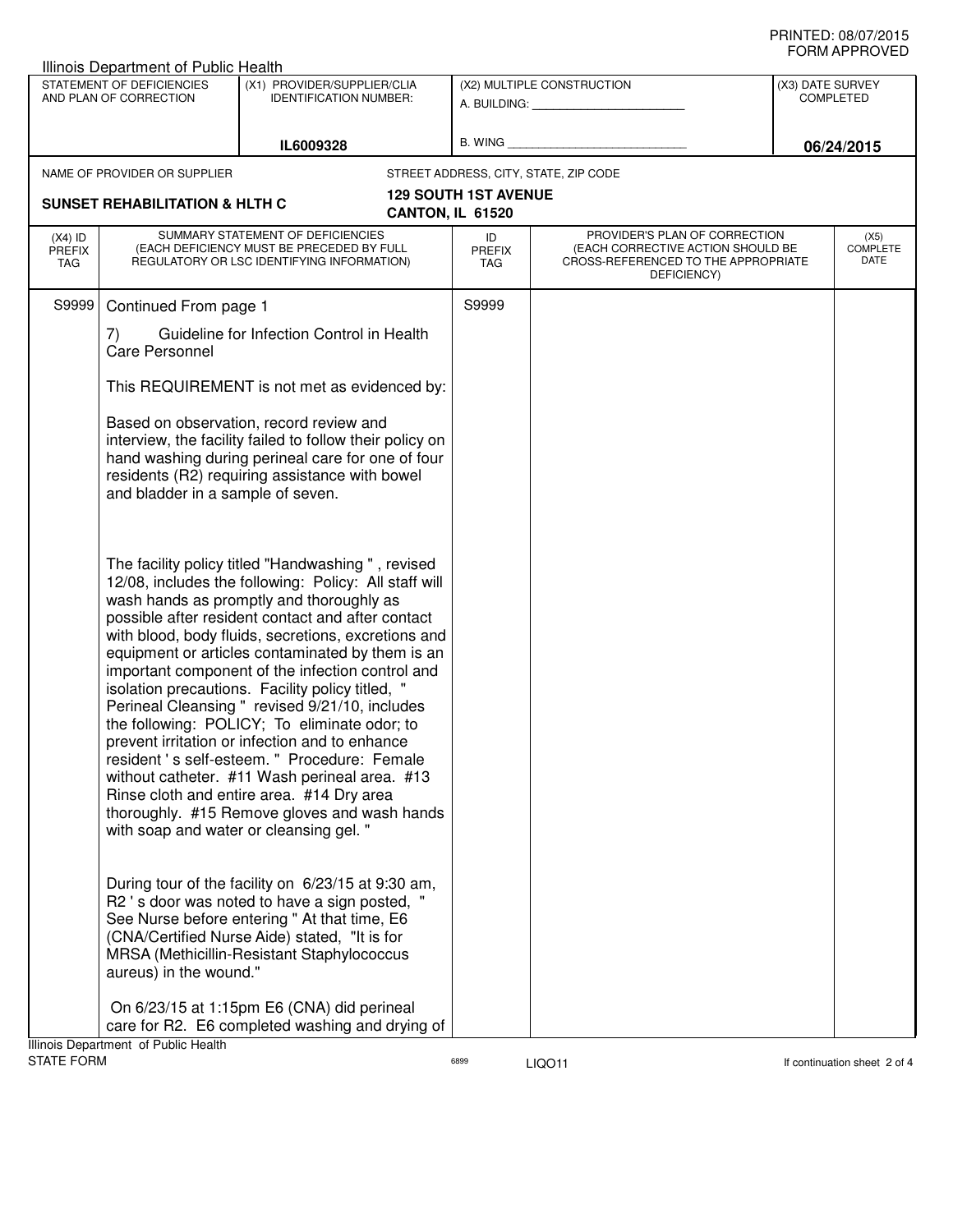| STATEMENT OF DEFICIENCIES<br>(X1) PROVIDER/SUPPLIER/CLIA<br>(X2) MULTIPLE CONSTRUCTION<br>AND PLAN OF CORRECTION<br><b>IDENTIFICATION NUMBER:</b><br><b>COMPLETED</b><br>A. BUILDING: A. BUILDING:<br>B. WING<br>IL6009328<br>NAME OF PROVIDER OR SUPPLIER<br>STREET ADDRESS, CITY, STATE, ZIP CODE<br><b>129 SOUTH 1ST AVENUE</b><br><b>SUNSET REHABILITATION &amp; HLTH C</b><br>CANTON, IL 61520<br>SUMMARY STATEMENT OF DEFICIENCIES<br>PROVIDER'S PLAN OF CORRECTION<br>$(X4)$ ID<br>ID<br>(EACH DEFICIENCY MUST BE PRECEDED BY FULL<br>(EACH CORRECTIVE ACTION SHOULD BE<br><b>PREFIX</b><br><b>PREFIX</b><br>REGULATORY OR LSC IDENTIFYING INFORMATION)<br>CROSS-REFERENCED TO THE APPROPRIATE<br>TAG<br>TAG<br>DEFICIENCY)<br>S9999<br>S9999<br>Continued From page 2<br>R2's perineal area. E6's removed the gloves.<br>Without washing hands, E6 then picked up R2's                                                                                                                                                                                                                                                                                                                                                                                                                                                         |                                 |  |
|----------------------------------------------------------------------------------------------------------------------------------------------------------------------------------------------------------------------------------------------------------------------------------------------------------------------------------------------------------------------------------------------------------------------------------------------------------------------------------------------------------------------------------------------------------------------------------------------------------------------------------------------------------------------------------------------------------------------------------------------------------------------------------------------------------------------------------------------------------------------------------------------------------------------------------------------------------------------------------------------------------------------------------------------------------------------------------------------------------------------------------------------------------------------------------------------------------------------------------------------------------------------------------------------------------------------------------------|---------------------------------|--|
|                                                                                                                                                                                                                                                                                                                                                                                                                                                                                                                                                                                                                                                                                                                                                                                                                                                                                                                                                                                                                                                                                                                                                                                                                                                                                                                                        | (X3) DATE SURVEY                |  |
|                                                                                                                                                                                                                                                                                                                                                                                                                                                                                                                                                                                                                                                                                                                                                                                                                                                                                                                                                                                                                                                                                                                                                                                                                                                                                                                                        | 06/24/2015                      |  |
|                                                                                                                                                                                                                                                                                                                                                                                                                                                                                                                                                                                                                                                                                                                                                                                                                                                                                                                                                                                                                                                                                                                                                                                                                                                                                                                                        |                                 |  |
|                                                                                                                                                                                                                                                                                                                                                                                                                                                                                                                                                                                                                                                                                                                                                                                                                                                                                                                                                                                                                                                                                                                                                                                                                                                                                                                                        |                                 |  |
|                                                                                                                                                                                                                                                                                                                                                                                                                                                                                                                                                                                                                                                                                                                                                                                                                                                                                                                                                                                                                                                                                                                                                                                                                                                                                                                                        | (X5)<br><b>COMPLETE</b><br>DATE |  |
|                                                                                                                                                                                                                                                                                                                                                                                                                                                                                                                                                                                                                                                                                                                                                                                                                                                                                                                                                                                                                                                                                                                                                                                                                                                                                                                                        |                                 |  |
| water pitcher and held it for R2 to take a drink.<br>E6 did not wash hands or use alcohol.                                                                                                                                                                                                                                                                                                                                                                                                                                                                                                                                                                                                                                                                                                                                                                                                                                                                                                                                                                                                                                                                                                                                                                                                                                             |                                 |  |
| E6 stated on 6/24/15 at 9:05 am regarding R2 's<br>care, "I was nervous when I did (R2 's) care. I<br>should have washed my hands after removing my<br>gloves."                                                                                                                                                                                                                                                                                                                                                                                                                                                                                                                                                                                                                                                                                                                                                                                                                                                                                                                                                                                                                                                                                                                                                                        |                                 |  |
| (B)<br>Section 300.2100 Food Handling Sanitation<br>Every facility shall comply with the Department's<br>rules entitled "Food Service Sanitation" (77 III.<br>Adm. Code 750).<br>This REQUIREMENT is not met as evidenced by:<br>Based on observation, interview and record<br>review, the facility failed to ensure proper hand<br>hygiene upon entering the kitchen which has the<br>potential to affect all 99 residents who live in the<br>facility.<br>Findings include:<br>On 6/24/15 at 11:20 a.m., E8 (Dietary Cook) and<br>E9 (Dietary Aide) took food transportation carts to<br>satellite dining rooms. Upon returning to the<br>kitchen three minutes later, E9 resumed food<br>service tray line tasks without washing E9's<br>hands. E8 entered the kitchen immediately after<br>E9, and without washing hands, walked over to<br>the range to stir and take the temperature of<br>mashed potatoes cooking on the range. E8 then<br>carried the pan of mashed potatoes to the holding<br>table, scooped the potatoes into the pan already<br>on the holding table, and took the pan back into<br>the dishwashing area. E8 returned to the holding<br>table to begin plating resident food without<br>washing E8's hands.<br>On 6/24/15 at 11:50 a.m., E4 (Foodservice<br>Supervisor) statedth that upon returning to the |                                 |  |
| Illinois Department of Public Health                                                                                                                                                                                                                                                                                                                                                                                                                                                                                                                                                                                                                                                                                                                                                                                                                                                                                                                                                                                                                                                                                                                                                                                                                                                                                                   |                                 |  |

STATE FORM **EXAMPLE 19 ACCOUNT CONTROL** 6899 **LIQO11 LIGO11 If continuation sheet 3 of 4**